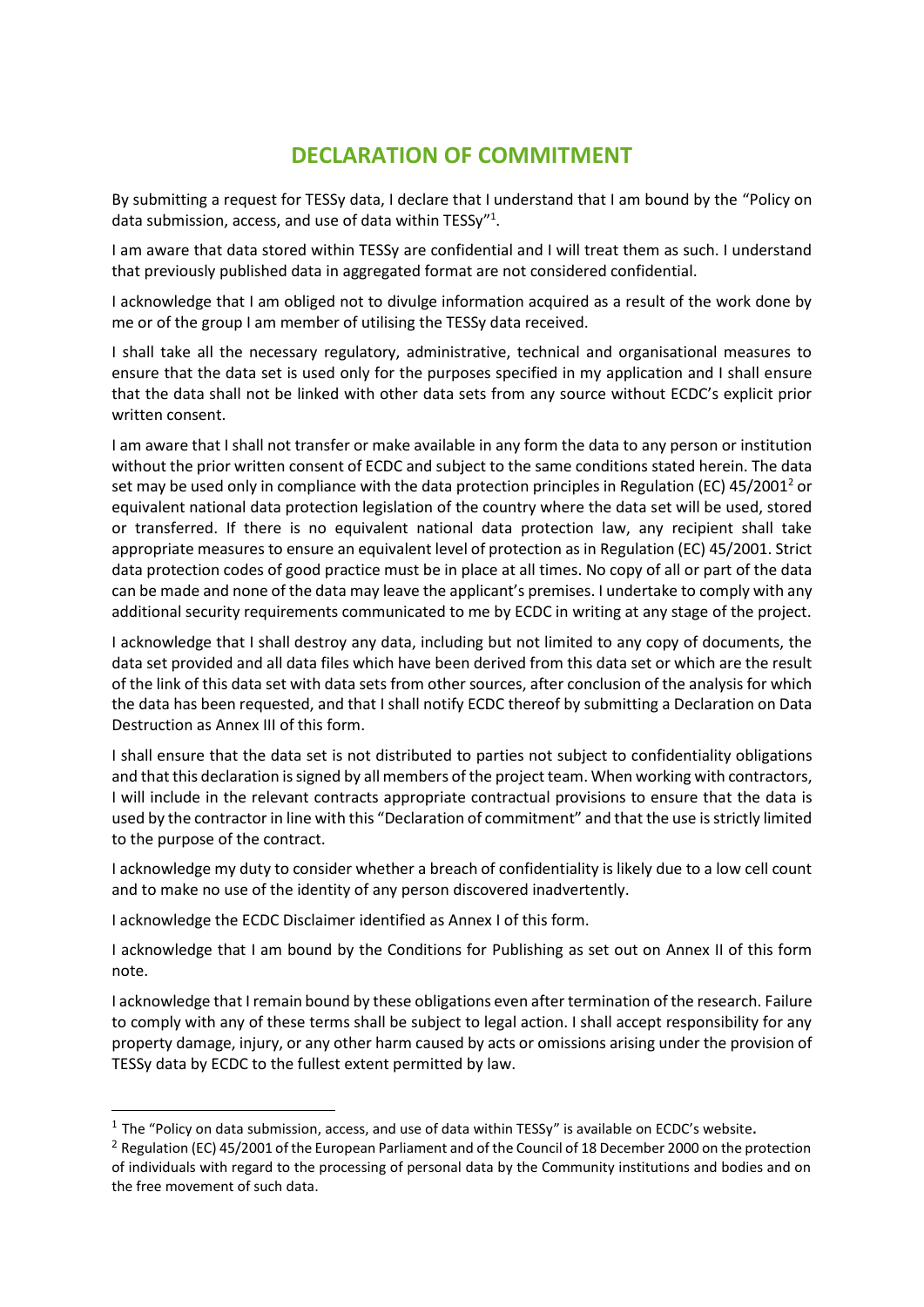*Name of applicant \_\_\_\_\_\_\_\_\_\_\_\_\_\_\_\_\_\_\_\_\_\_\_\_\_\_\_\_\_\_\_\_\_\_\_\_\_\_\_\_\_ Place and date \_\_\_\_\_\_\_\_\_\_\_\_\_\_\_\_\_\_\_\_\_\_\_\_\_\_\_\_\_\_\_\_\_\_\_\_\_\_\_\_\_*

*Signature*

**Annex I. [ECDC data disclaimer](#page-2-0)**

**Annex II[. Conditions for publishing](#page-3-0)**

**Annex III. [Declaration on data destruction](#page-4-0)**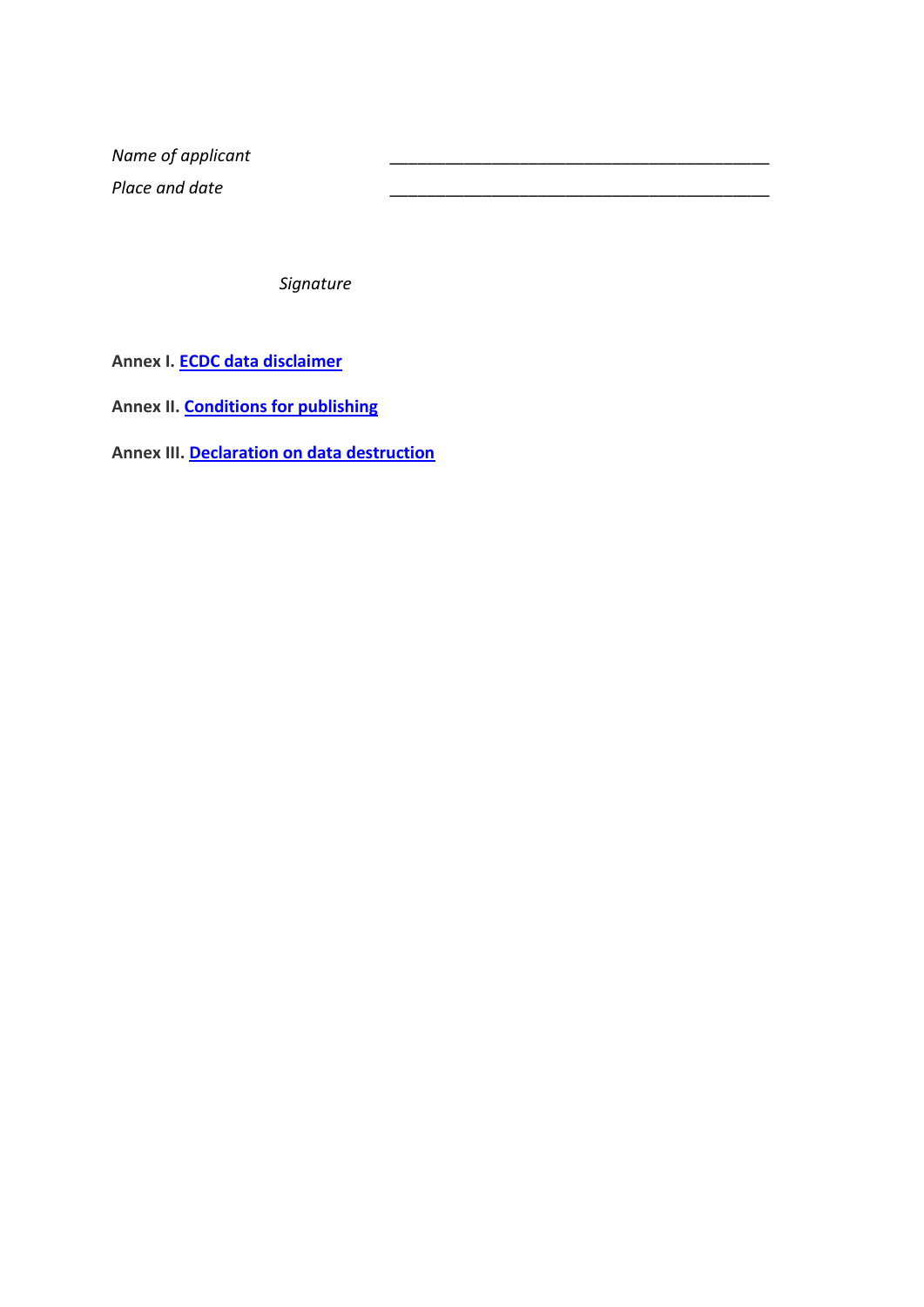## **ANNEX 1. ECDC DATA DISCLAIMER**

<span id="page-2-0"></span>The data and information in the data set provided here are intended for use by persons possessing technical skill and knowledge in epidemiology, surveillance and data management.

While the data is provided in good faith and to the best of ECDC's knowledge, ECDC does not commit to it being updated. Neither ECDC nor any of its employees makes any warranty, express or implied, including warranties of fitness for a particular purpose, or assumes any legal liability or responsibility for the accuracy, completeness, or usefulness of any information provided (either isolated or in the aggregate), or represents that its use would not infringe privately owned rights.

While every effort is made to ensure the data quality, the data is provided "as is". The burden of fitness of the data lies completely with the user. The accuracy of any user's statistical analysis and any reported findings are not the responsibility of ECDC. Nothing arising from the data should be taken to constitute ECDC's professional advice or a formal recommendation. ECDC is not responsible for data management after extraction and transmission to the recipient.

ECDC does not warrant that the files, the servers and the databases used for data storage, extraction, management and transmission are free of errors, viruses or bugs, and the recipient accepts that it is the recipient's responsibility to make adequate provision for protection against such threats.

In order to use the TESSy extracted data sets provided, any user shall refrain from distributing or selling the data sets to any other individual, institution, or organisation without the written consent of ECDC.

In no event shall ECDC be liable for any incidental, indirect, consequential or special damages of any kind, or any damages whatsoever, including, without limitation, those resulting from loss of profit, loss of contracts, goodwill, or business relationships, arising out of or in connection with the use of the data.

Some of the data may be protected by copyright law and may be copyright of ECDC or the Member States. In this case the recipient of data covered by intellectual property rights is not permitted to reproduce, change, remove, pass on, distribute or disseminate the data or make it available to third parties without the express written permission of ECDC. Any property rights or intellectual property rights are in no way transferable to persons or legal persons recipient of the data.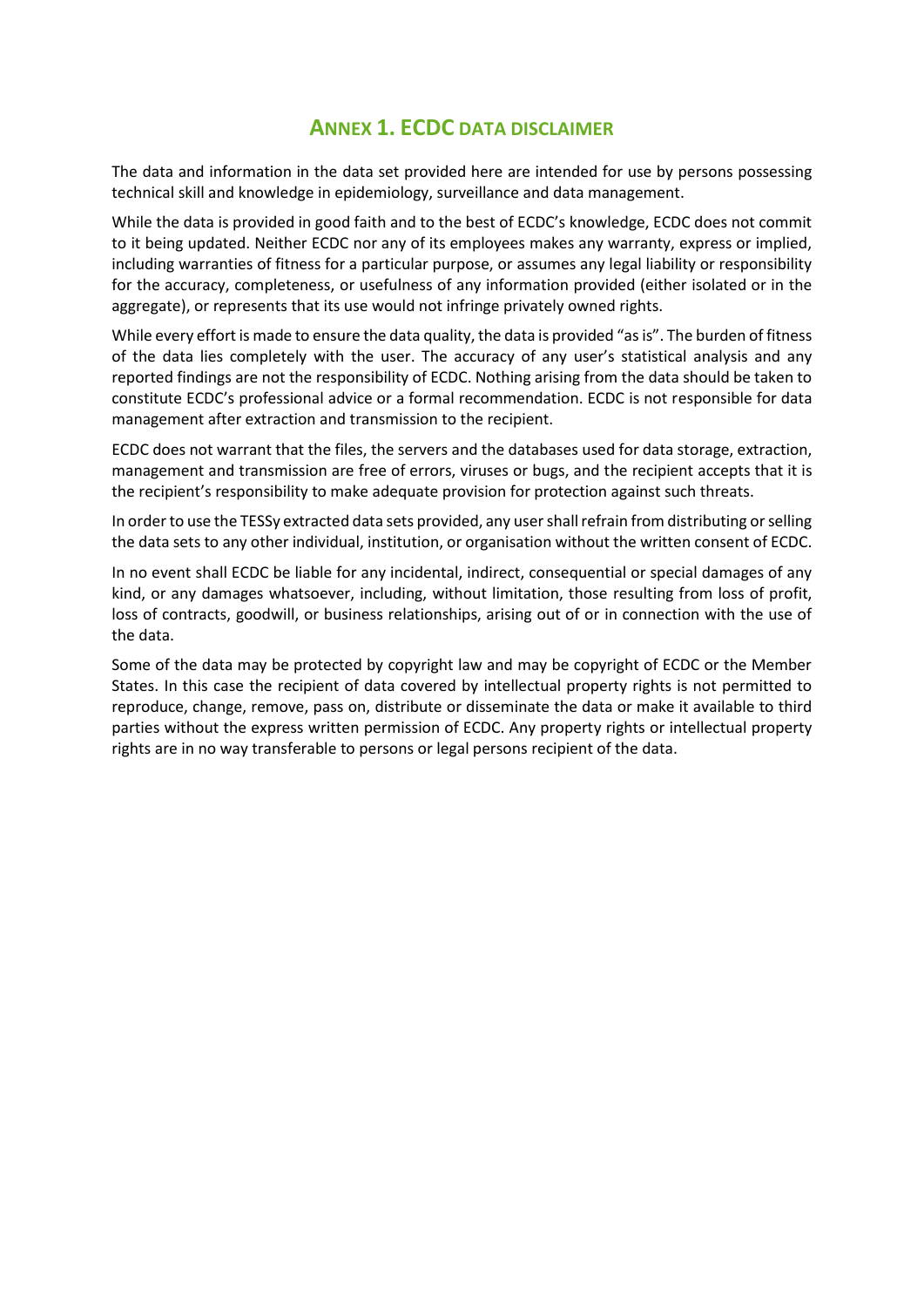# **ANNEX 2. CONDITIONS FOR PUBLISHING NOTE**

### <span id="page-3-0"></span>*Permission to publish and reproduce TESSy data*

*Data already published by ECDC*

Except where otherwise stated, downloading and reproduction of published (in paper or electronically) ECDC data for personal use or for further non-commercial or commercial dissemination are authorised provided appropriate acknowledgement is given to ECDC as the source. This general permission for already published data does not extend to any third-party copyrighted material identifiable as such.

#### *Non published data*

Non published data obtained through direct access or upon specific request for TESSy data for research purposes may not be published/reproduced/made public without ECDC's and, unless not applicable, Member States' approval obtained through ECDC.

In order to grant approval for the publication, ECDC will require a copy of the manuscript/publication for comments by ECDC and/or the Member States prior to the actual publication.

### *Conditions for publishing*

- Any publication arising from the data set provided should credit ECDC in the relevant parts of the publication with the following citation: "Data from The European Surveillance System – TESSy, provided by [*list of participating countries*] \* and released by ECDC".
- When data provided are modified by the user, this shall be explicitly stated at a suitably prominent place in the work.
- Under no circumstances will the publication of case-based data sets be allowed.
- In all publications arising from the data set provided, unless ECDC is part of the authorship, the disclaimer described below should be included (suitably translated into the language of the publication):

"The views and opinions of the authors expressed herein do not necessarily state or reflect those of ECDC. The accuracy of the authors' statistical analysis and the findings they report are not the responsibility of ECDC. ECDC is not responsible for conclusions or opinions drawn from the data provided. ECDC is not responsible for the correctness of the data and for data management, data merging and data collation after provision of the data. ECDC shall not be held liable for improper or incorrect use of the data".

 Any publication arising from data obtained from TESSy should be also made available in copy to ECDC after publication.

\* *Author will list here all countries whose data from TESSy were used to create the publication.*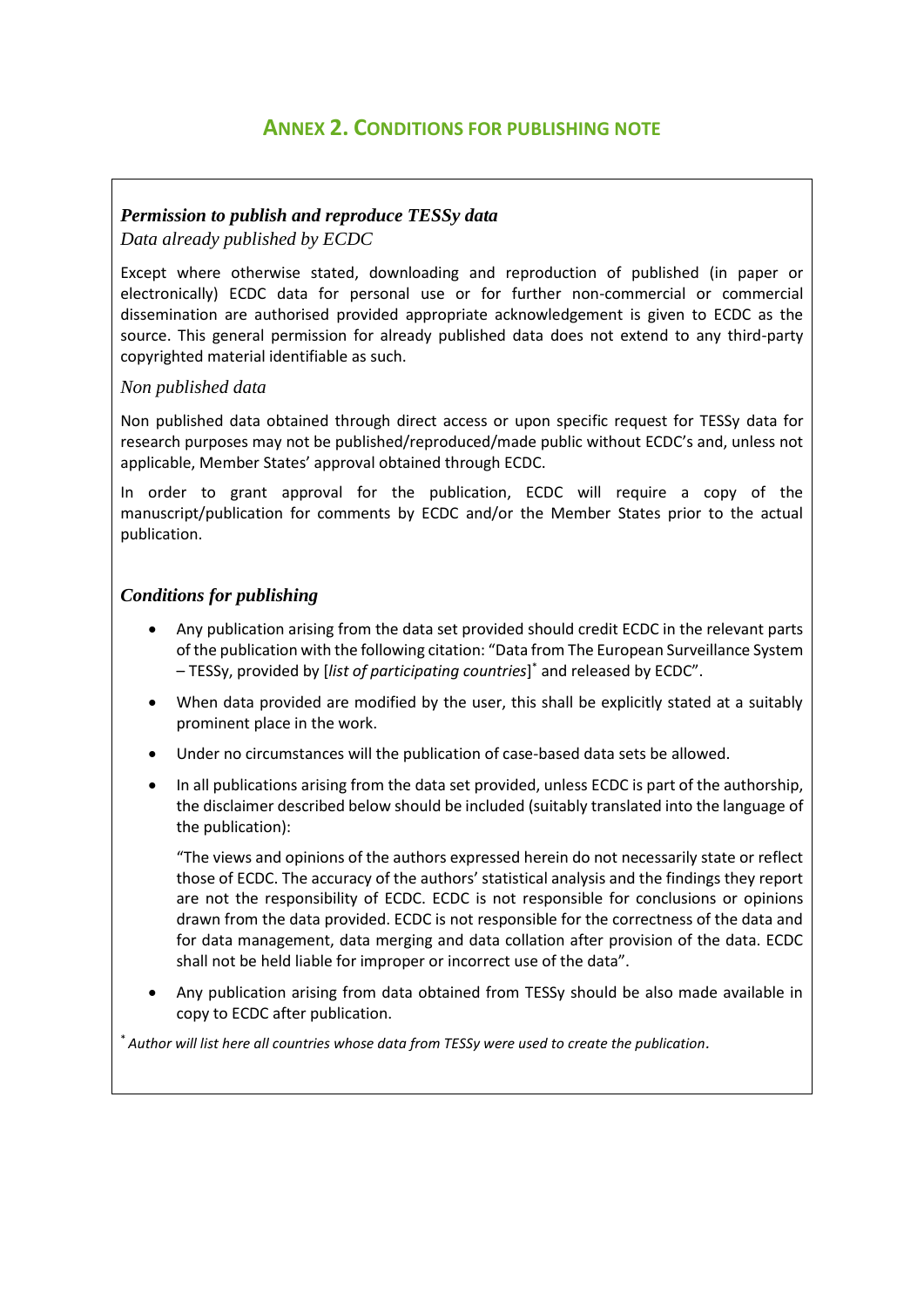## **ANNEX 3. DECLARATION ON DATA DESTRUCTION**

<span id="page-4-0"></span>I, First name and surname, hereby declare I have destroyed - under the terms and as requested in the "Declaration of commitment" signed the Day - Month -Year - all TESSy data received in the TESSy data set Disease, Date of the release, Name of the file.

Signed, Location, Signature: Date, Signature: